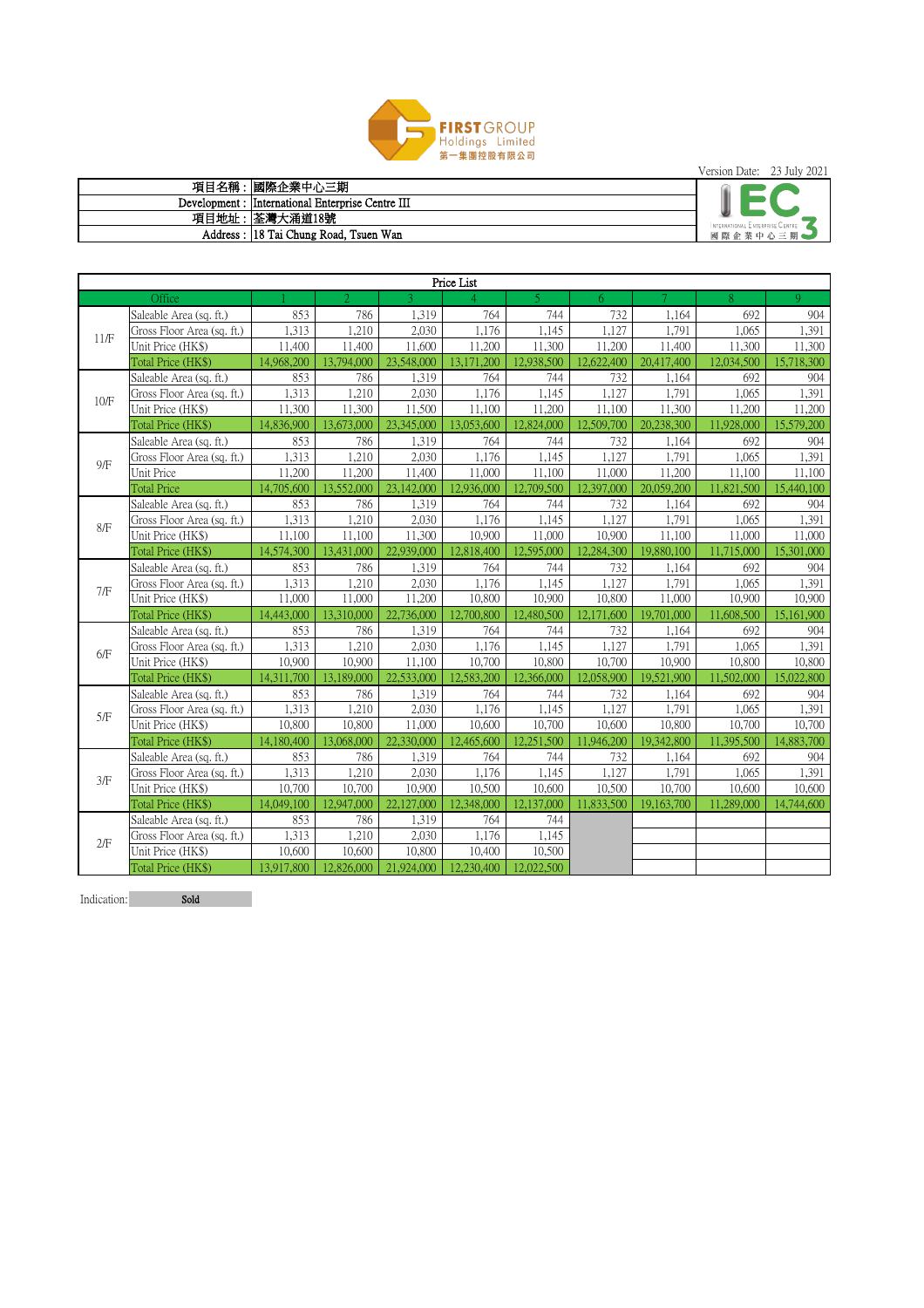## 付款辦法 :

## Payment Terms:

\* 買家於簽契交易前,如需更改付款辦法,必須得本公司事先同意, 並須繳付手續費 HK\$7,500及自付有關額外費用(如補充合同、 厘印費差額等)。

備註:



| 項目名稱 | 國際企業中心三期                                          |                                 |
|------|---------------------------------------------------|---------------------------------|
|      | Development : International Enterprise Centre III |                                 |
|      | 項目地址:  荃灣大涌道18號                                   | INTERNATIONAL ENTERPRISE CENTRE |
|      | Address : 18 Tai Chung Road, Tsuen Wan            | 國際企業中心三期                        |

## Terms 條款

| .            |                                    |
|--------------|------------------------------------|
| 臨時訂金(樓價之5%)  | 須簽訂臨時買賣合約時繳付                       |
| 加付訂金(樓價之5%)  | 於簽訂正式買賣合約時繳付(即簽訂臨時買賣合約起計14天內)      |
| 樓價餘款(樓價之90%) | 天內繳付<br>『方發出成交通知起計 14 』<br>於雲<br>⋿ |
|              | — ** * * * * * * * * * * *         |

| <b>Preliminary Deposit</b>        | Upon signing of Preliminary Agreement for Sale & Purchase                 |  |  |
|-----------------------------------|---------------------------------------------------------------------------|--|--|
| $(5\% \text{ of purchase price})$ |                                                                           |  |  |
| <b>Further Deposit</b>            | Upon signing of Formal Agreement for Sale & Purchase                      |  |  |
| $(5\% \text{ of purchase price})$ | (within 14 days from date of Preliminary Agreement for Sale $&$ Purchase) |  |  |
| Balance Payment                   | Within 14 days after issue of completion notice by the Vendor             |  |  |
| $(90\%$ purchase price)           |                                                                           |  |  |

\*\* 樓款須以本票形式繳付,本票抬頭人為「的近律師行」。\*\*

- 1. 以私人名義(包括個人名義或聯名)訂購者,有關訂購人士需憑有效本人証件親臨辦理訂購手續。 (如香港居民身份証 / 有效護照 / 中華人民共和國身份証 及 中華人民共和國往來港澳通行証 或 中華人民共和國護
- 2. 以有限公司名義訂購者,經辦人需為公司授權辦理訂購及簽署臨時買賣合約之人士,同時並需帶備公司印章及公
- 3. 臨時訂金及其餘款項均逕交賣方指定律師行。
- 4. 買方到指定律師行辦理購買物業手續所需之法律費用,歸由買方負責繳交。
- 5. 買方倘逾期不到律師行繳付加付訂金及辦理簽約手續,賣方除有權將該樓宇轉賣外,並有權從買方已交之訂金中
- 6. 由於大廈的建築結構牆高低樓次厚度不同,高層單位之內部面積一般較低層之同一款單位稍大,本公司已於售價
- 7. 任何情況下,買家只能以轉售(sub-sale)方式出售單位,本公司不會協助買家以「轉名」方式出售單位。
- 8. 賣方保留出售或不出售任何個別單位之權利,訂購人不得異議。
- 9. 價格及付款辦法如有更改,恕不另行通告。
- \*註: 若買方選用發展商所聘用之律師行為共同代表律師,所有有關買賣合約及轉讓契之律師費用(除批地文件、公契

\*\* All payments should be in the form of Cashier Order made payable to "DEACONS". \*\*